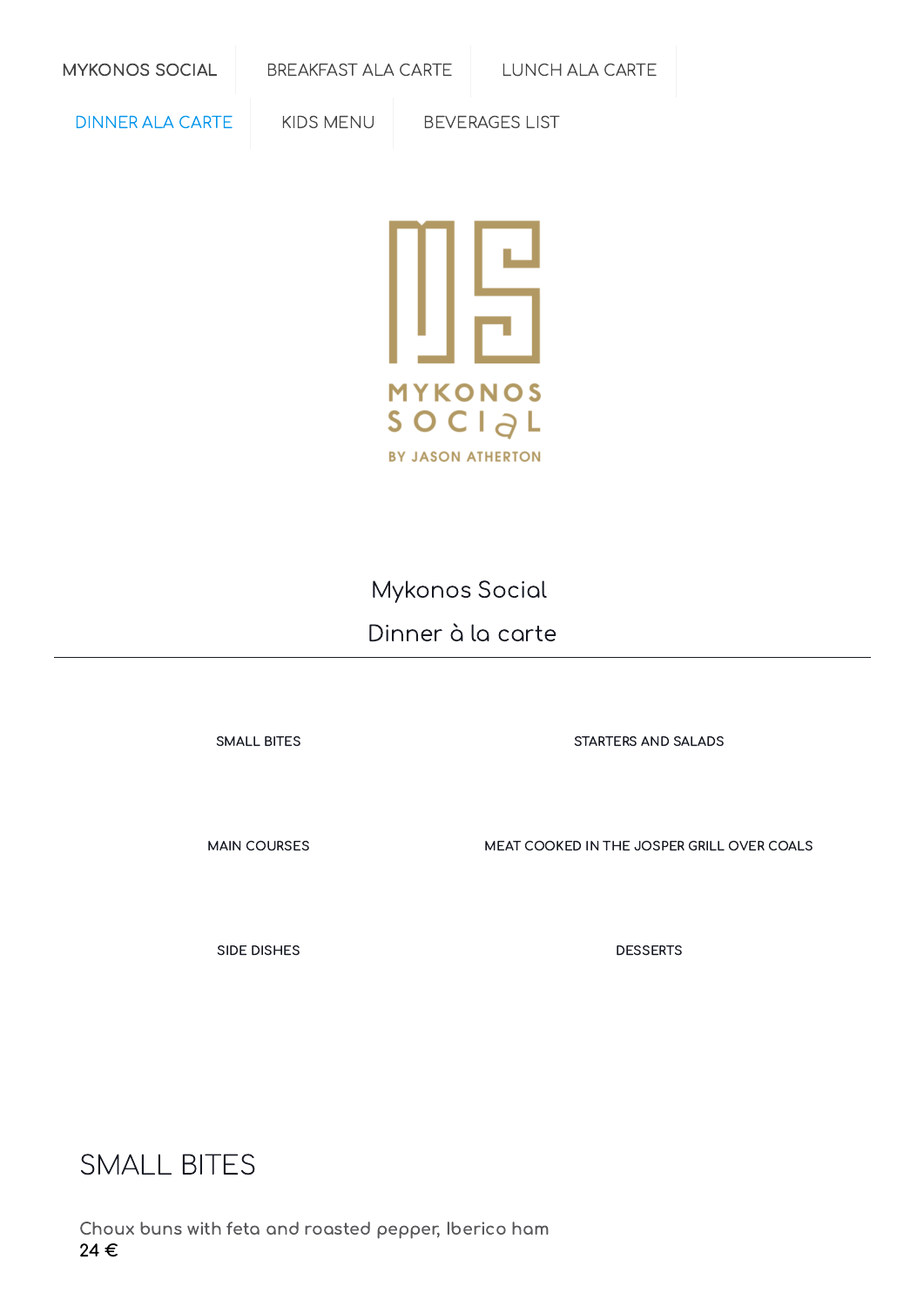Wagyu olive fed beef sliders, caramelised onion in brioche bun 30 €

Flat bread with Ortiz anchovies and garlic butter 24 €

Traditional Greek dips with sesame bread 26 €



# <span id="page-1-0"></span>STARTERS AND SALADS

French oysters with ponzu, shallot and lime (No 4) 6/9/12 84€/ 126€/ 168€

Local watermelon salad with feta, beetroot and pine nuts, mint dressing 26 €

Cauliflower salad, grape jam, confit lemons and raisins 24 €

Mykonos octopus salad, compressed fennel, bouillabaisse dressing, garlic, and parsley aioli

28 €

Bulgar wheat and courgette salad, Greek yogurt, pomegranate 24 €

Greek Lobster salad, rainbow radish and baby gem, avocado, and citrus butter dressing

#### 68 €

Pantzarosalata , salt baked beetroot , candy beetroot pickled, strained yogurt with beetroot reduction

26 €

Bluefin tuna tartar with soy and Bonita dressing, spring onion salad, seaweed crackers 44 €

Aegean Sea sea bass cured in lime and miso, cucumber and buttermilk, avocado 36 €

Burrata with heritage marinated tomatoes, basil oil, sourdough , shallots 26 €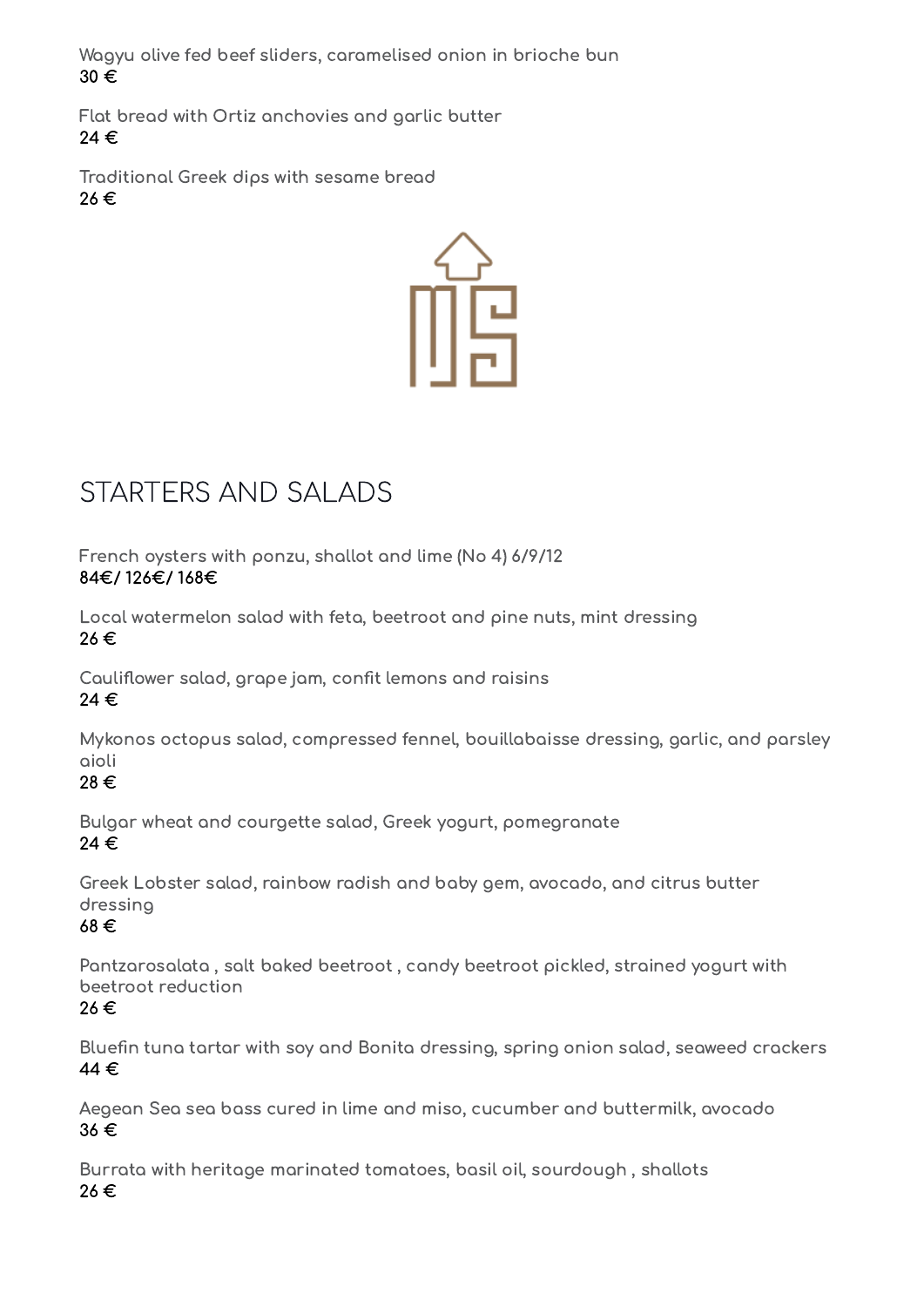Cured Salmon with carrot ponzu and lime , breakfast radish 32€



### <span id="page-2-0"></span>MAIN COURSES PASTA AND RICE

Aegean Sea urchin risotto, Greek saffron 58 €

Greek lobster (300 g) bisque, linguine, parsley 60 €

Penne with basil pesto and Parmesan 26€

LOCAL FISH

Roasted Aegean Sea sea bass, courgette basil rice, sauce vierge 40 €

Mykonos Sea-bream with fennel, tomato and Caparrisa sauce cooked in clay pot 55 €

Whole fish fresh from the market(please ask your waiter) Per kg:140€

MEAT COOKED IN THE JOSPER GRILL OVER COALS

Aged fillet steak Choice USA grass fed 220 gr 58 €

Ribeye from Choice USA grass fed aged 25 days, 300 gr 68 €

Wagyu A5 from Japan (per 100 gr) 88 €

Wagyu tomahawk 1,1kg for two to four 290 €

Greek shoulder of Lamb slow cooked then grilled, for two 80 €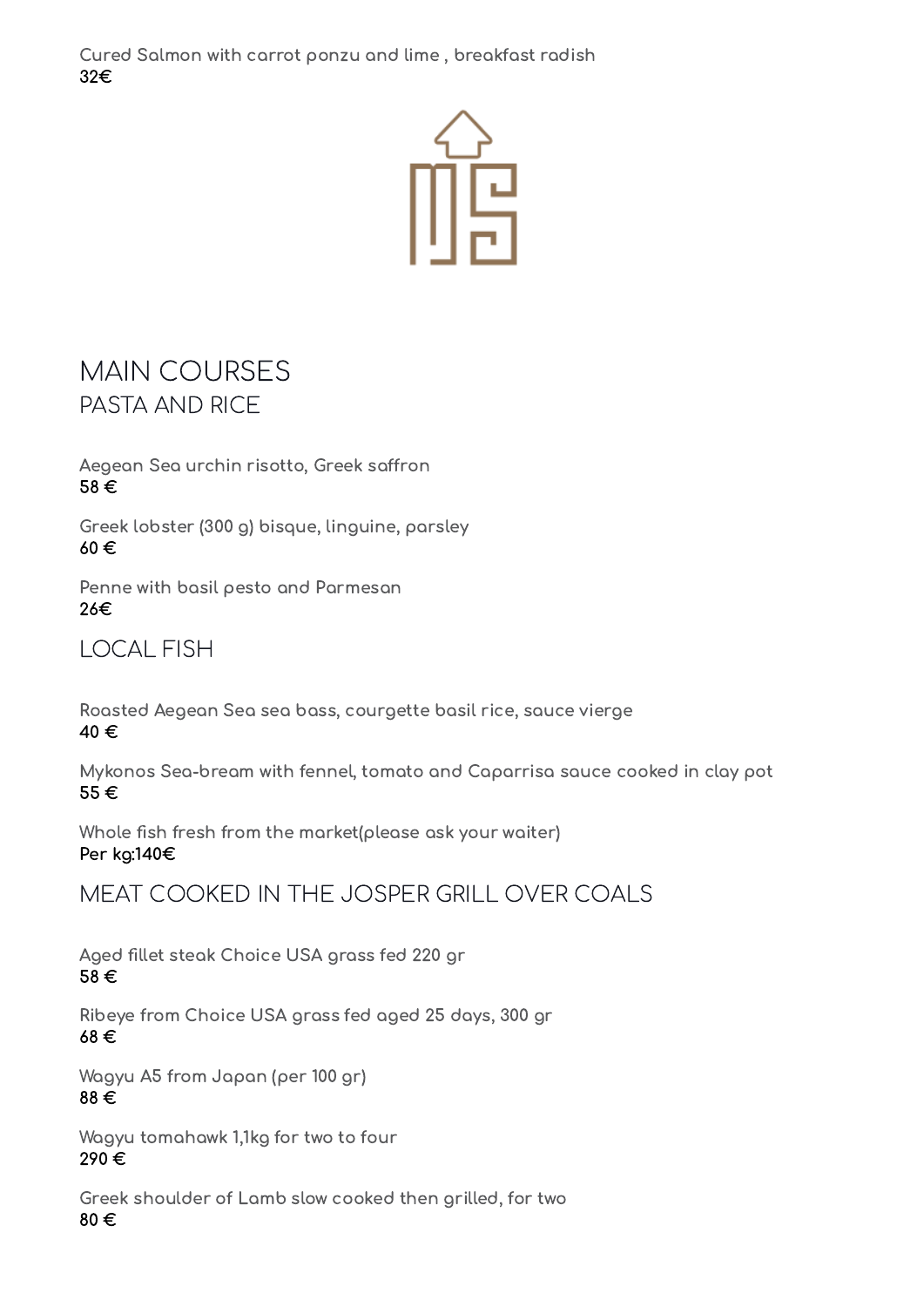Paillard of chicken with rocket, parmesan and roasted peppers 32 €



## <span id="page-3-0"></span>SIDE DISHES

Traditional Greek salad with Santa Marina olive oil 16 €

Koffman fries, with aioli 18 €

Duck fat chips with Maldon salt 20 €

Rocket and Parmesan salad with balsamic dressing 16 €



## **DESSERTS**

Fig dessert with honey parfait, yogurt and fig sorbet covered with milk chocolate 28 €

Compressed local watermelon with mint and feta ice cream 22 €

Santa Marina chocolate rocks with Geranium ice 24 €

Wild strawberries with Greek yogurt sorbet and reduced balsamic 26 €